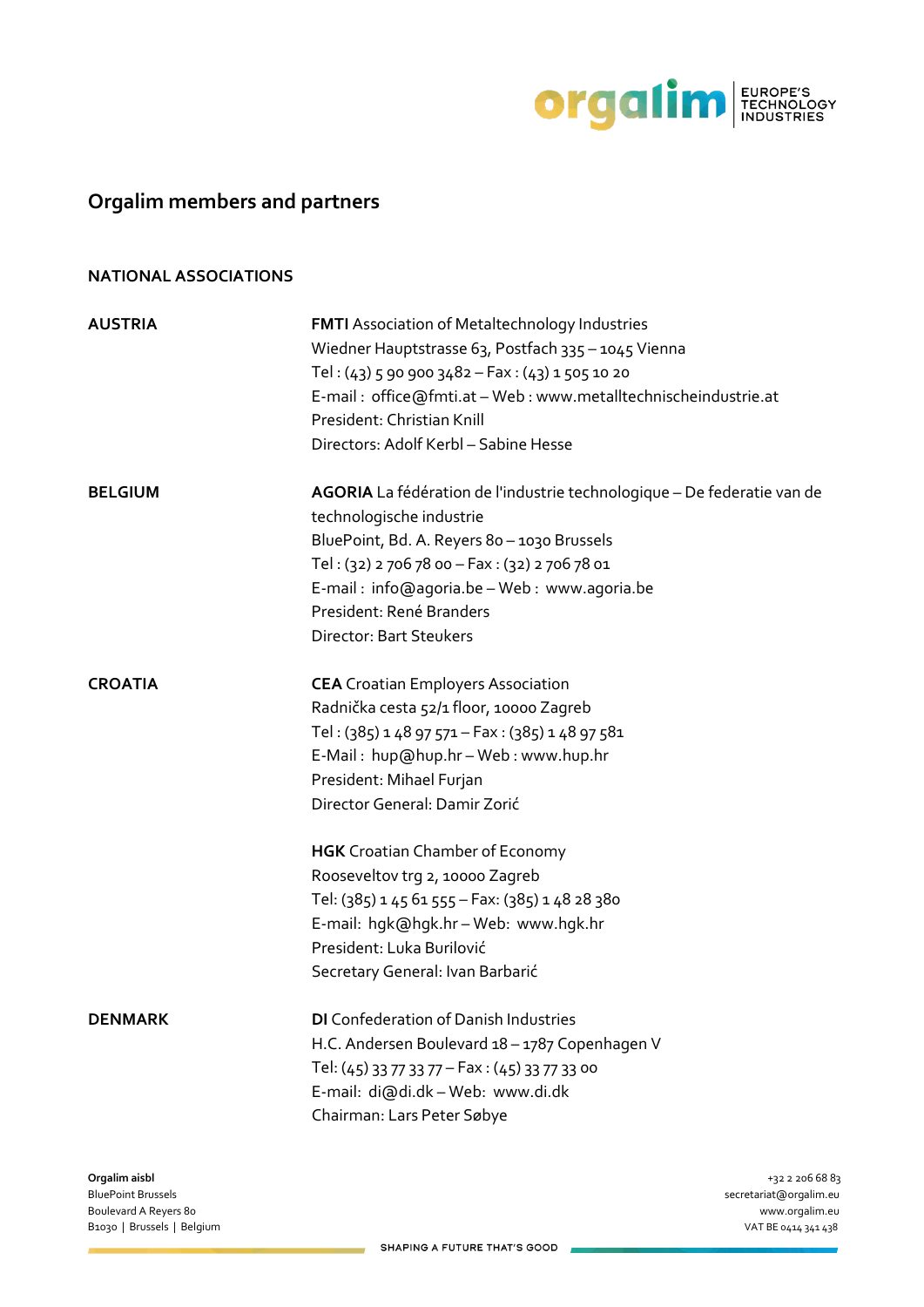| <b>Technology Industries of Finland</b><br><b>FINLAND</b><br>Eteläranta 10 - 00131 Helsinki 13<br>Tel: (358) 9 19231 - Fax: (358) 9 624462<br>Web: www.teknologiateollisuus.fi<br>President: Jaakko Eskola<br>Director: Jaakko Hirvola<br><b>FRANCE</b><br>FIEEC Fédération des Industries Electriques, Electroniques et de<br>Communication<br>Rue de l'Amiral Hamelin 11-17 - 75783 Paris Cedex 16<br>Tel: (33) 1 45 05 72 04 - Fax: (33) 1 45 05 72 02<br>E-Mail: comm@fieec.fr - Web: www.fieec.fr<br>President: Laurent Tardif<br>Director: Benoit Lavigne<br>FIM Fédération des Industries Mécaniques<br>Maison de la Mécanique, rue Louis Blanc 39-41 – 92400 Courbevoie<br>Tel: (33) 1 47 17 60 00 - Fax: (33) 1 47 17 60 16<br>E-mail: info@mail.fimeca.com - Web: www.fim.net<br>President: Henri Morél<br>Director General: Philippe Contet<br>VDMA Verband Deutscher Maschinen- und Anlagenbau e.V.<br><b>GERMANY</b><br>Lyoner Strasse 18, Postfach 71 08 64 - 60528 Frankfurt/Main<br>Tel: (49) 69 6603 0 - Fax: (49) 69 6603 1511<br>E-mail: puoe@vdma.org - Web: www.vdma.org<br>President: Karl Haeusgen<br>Director: Thilo Brodtmann<br>WSM Wirtschaftsverband Stahl- und Metallverarbeitung e.V.<br>Uerdinger Str. 58-62 - 40474 Düsseldorf<br>Tel: (49) 211 957868 22 - Fax: (49) 211 957868 40<br>E-Mail: info@wsm-net.de - Web: www.wsm-net.de<br>President: Dr. Hubert Schmidt<br>Director: Christian Vietmeyer<br><b>ZVEI</b> Zentralverband Elektrotechnik- und Elektronikindustrie e.V.<br>Lyoner Strasse 9, Postfach 70 12 61 - 60528 Frankfurt/Main<br>Tel: (49) 69 6302 0 - Fax: (49) 69 6302 317<br>E-Mail: zvei@zvei.org - Web: www.zvei.org |               | Director General: Lars Sandahl Sørensen<br>Deputy Director General: Thomas Bustrup |
|-----------------------------------------------------------------------------------------------------------------------------------------------------------------------------------------------------------------------------------------------------------------------------------------------------------------------------------------------------------------------------------------------------------------------------------------------------------------------------------------------------------------------------------------------------------------------------------------------------------------------------------------------------------------------------------------------------------------------------------------------------------------------------------------------------------------------------------------------------------------------------------------------------------------------------------------------------------------------------------------------------------------------------------------------------------------------------------------------------------------------------------------------------------------------------------------------------------------------------------------------------------------------------------------------------------------------------------------------------------------------------------------------------------------------------------------------------------------------------------------------------------------------------------------------------------------------------------------------------------------------------------------------------------------------------|---------------|------------------------------------------------------------------------------------|
|                                                                                                                                                                                                                                                                                                                                                                                                                                                                                                                                                                                                                                                                                                                                                                                                                                                                                                                                                                                                                                                                                                                                                                                                                                                                                                                                                                                                                                                                                                                                                                                                                                                                             |               |                                                                                    |
|                                                                                                                                                                                                                                                                                                                                                                                                                                                                                                                                                                                                                                                                                                                                                                                                                                                                                                                                                                                                                                                                                                                                                                                                                                                                                                                                                                                                                                                                                                                                                                                                                                                                             |               |                                                                                    |
|                                                                                                                                                                                                                                                                                                                                                                                                                                                                                                                                                                                                                                                                                                                                                                                                                                                                                                                                                                                                                                                                                                                                                                                                                                                                                                                                                                                                                                                                                                                                                                                                                                                                             |               |                                                                                    |
|                                                                                                                                                                                                                                                                                                                                                                                                                                                                                                                                                                                                                                                                                                                                                                                                                                                                                                                                                                                                                                                                                                                                                                                                                                                                                                                                                                                                                                                                                                                                                                                                                                                                             |               |                                                                                    |
|                                                                                                                                                                                                                                                                                                                                                                                                                                                                                                                                                                                                                                                                                                                                                                                                                                                                                                                                                                                                                                                                                                                                                                                                                                                                                                                                                                                                                                                                                                                                                                                                                                                                             |               |                                                                                    |
|                                                                                                                                                                                                                                                                                                                                                                                                                                                                                                                                                                                                                                                                                                                                                                                                                                                                                                                                                                                                                                                                                                                                                                                                                                                                                                                                                                                                                                                                                                                                                                                                                                                                             |               |                                                                                    |
|                                                                                                                                                                                                                                                                                                                                                                                                                                                                                                                                                                                                                                                                                                                                                                                                                                                                                                                                                                                                                                                                                                                                                                                                                                                                                                                                                                                                                                                                                                                                                                                                                                                                             |               |                                                                                    |
|                                                                                                                                                                                                                                                                                                                                                                                                                                                                                                                                                                                                                                                                                                                                                                                                                                                                                                                                                                                                                                                                                                                                                                                                                                                                                                                                                                                                                                                                                                                                                                                                                                                                             |               |                                                                                    |
|                                                                                                                                                                                                                                                                                                                                                                                                                                                                                                                                                                                                                                                                                                                                                                                                                                                                                                                                                                                                                                                                                                                                                                                                                                                                                                                                                                                                                                                                                                                                                                                                                                                                             |               |                                                                                    |
|                                                                                                                                                                                                                                                                                                                                                                                                                                                                                                                                                                                                                                                                                                                                                                                                                                                                                                                                                                                                                                                                                                                                                                                                                                                                                                                                                                                                                                                                                                                                                                                                                                                                             |               |                                                                                    |
|                                                                                                                                                                                                                                                                                                                                                                                                                                                                                                                                                                                                                                                                                                                                                                                                                                                                                                                                                                                                                                                                                                                                                                                                                                                                                                                                                                                                                                                                                                                                                                                                                                                                             |               |                                                                                    |
|                                                                                                                                                                                                                                                                                                                                                                                                                                                                                                                                                                                                                                                                                                                                                                                                                                                                                                                                                                                                                                                                                                                                                                                                                                                                                                                                                                                                                                                                                                                                                                                                                                                                             |               |                                                                                    |
|                                                                                                                                                                                                                                                                                                                                                                                                                                                                                                                                                                                                                                                                                                                                                                                                                                                                                                                                                                                                                                                                                                                                                                                                                                                                                                                                                                                                                                                                                                                                                                                                                                                                             |               |                                                                                    |
|                                                                                                                                                                                                                                                                                                                                                                                                                                                                                                                                                                                                                                                                                                                                                                                                                                                                                                                                                                                                                                                                                                                                                                                                                                                                                                                                                                                                                                                                                                                                                                                                                                                                             |               |                                                                                    |
|                                                                                                                                                                                                                                                                                                                                                                                                                                                                                                                                                                                                                                                                                                                                                                                                                                                                                                                                                                                                                                                                                                                                                                                                                                                                                                                                                                                                                                                                                                                                                                                                                                                                             |               |                                                                                    |
|                                                                                                                                                                                                                                                                                                                                                                                                                                                                                                                                                                                                                                                                                                                                                                                                                                                                                                                                                                                                                                                                                                                                                                                                                                                                                                                                                                                                                                                                                                                                                                                                                                                                             |               |                                                                                    |
|                                                                                                                                                                                                                                                                                                                                                                                                                                                                                                                                                                                                                                                                                                                                                                                                                                                                                                                                                                                                                                                                                                                                                                                                                                                                                                                                                                                                                                                                                                                                                                                                                                                                             |               |                                                                                    |
|                                                                                                                                                                                                                                                                                                                                                                                                                                                                                                                                                                                                                                                                                                                                                                                                                                                                                                                                                                                                                                                                                                                                                                                                                                                                                                                                                                                                                                                                                                                                                                                                                                                                             |               |                                                                                    |
|                                                                                                                                                                                                                                                                                                                                                                                                                                                                                                                                                                                                                                                                                                                                                                                                                                                                                                                                                                                                                                                                                                                                                                                                                                                                                                                                                                                                                                                                                                                                                                                                                                                                             |               |                                                                                    |
|                                                                                                                                                                                                                                                                                                                                                                                                                                                                                                                                                                                                                                                                                                                                                                                                                                                                                                                                                                                                                                                                                                                                                                                                                                                                                                                                                                                                                                                                                                                                                                                                                                                                             |               |                                                                                    |
|                                                                                                                                                                                                                                                                                                                                                                                                                                                                                                                                                                                                                                                                                                                                                                                                                                                                                                                                                                                                                                                                                                                                                                                                                                                                                                                                                                                                                                                                                                                                                                                                                                                                             |               |                                                                                    |
|                                                                                                                                                                                                                                                                                                                                                                                                                                                                                                                                                                                                                                                                                                                                                                                                                                                                                                                                                                                                                                                                                                                                                                                                                                                                                                                                                                                                                                                                                                                                                                                                                                                                             |               |                                                                                    |
|                                                                                                                                                                                                                                                                                                                                                                                                                                                                                                                                                                                                                                                                                                                                                                                                                                                                                                                                                                                                                                                                                                                                                                                                                                                                                                                                                                                                                                                                                                                                                                                                                                                                             |               |                                                                                    |
|                                                                                                                                                                                                                                                                                                                                                                                                                                                                                                                                                                                                                                                                                                                                                                                                                                                                                                                                                                                                                                                                                                                                                                                                                                                                                                                                                                                                                                                                                                                                                                                                                                                                             |               |                                                                                    |
|                                                                                                                                                                                                                                                                                                                                                                                                                                                                                                                                                                                                                                                                                                                                                                                                                                                                                                                                                                                                                                                                                                                                                                                                                                                                                                                                                                                                                                                                                                                                                                                                                                                                             |               |                                                                                    |
|                                                                                                                                                                                                                                                                                                                                                                                                                                                                                                                                                                                                                                                                                                                                                                                                                                                                                                                                                                                                                                                                                                                                                                                                                                                                                                                                                                                                                                                                                                                                                                                                                                                                             |               |                                                                                    |
|                                                                                                                                                                                                                                                                                                                                                                                                                                                                                                                                                                                                                                                                                                                                                                                                                                                                                                                                                                                                                                                                                                                                                                                                                                                                                                                                                                                                                                                                                                                                                                                                                                                                             |               |                                                                                    |
|                                                                                                                                                                                                                                                                                                                                                                                                                                                                                                                                                                                                                                                                                                                                                                                                                                                                                                                                                                                                                                                                                                                                                                                                                                                                                                                                                                                                                                                                                                                                                                                                                                                                             |               |                                                                                    |
|                                                                                                                                                                                                                                                                                                                                                                                                                                                                                                                                                                                                                                                                                                                                                                                                                                                                                                                                                                                                                                                                                                                                                                                                                                                                                                                                                                                                                                                                                                                                                                                                                                                                             |               |                                                                                    |
|                                                                                                                                                                                                                                                                                                                                                                                                                                                                                                                                                                                                                                                                                                                                                                                                                                                                                                                                                                                                                                                                                                                                                                                                                                                                                                                                                                                                                                                                                                                                                                                                                                                                             |               |                                                                                    |
|                                                                                                                                                                                                                                                                                                                                                                                                                                                                                                                                                                                                                                                                                                                                                                                                                                                                                                                                                                                                                                                                                                                                                                                                                                                                                                                                                                                                                                                                                                                                                                                                                                                                             |               |                                                                                    |
|                                                                                                                                                                                                                                                                                                                                                                                                                                                                                                                                                                                                                                                                                                                                                                                                                                                                                                                                                                                                                                                                                                                                                                                                                                                                                                                                                                                                                                                                                                                                                                                                                                                                             |               |                                                                                    |
|                                                                                                                                                                                                                                                                                                                                                                                                                                                                                                                                                                                                                                                                                                                                                                                                                                                                                                                                                                                                                                                                                                                                                                                                                                                                                                                                                                                                                                                                                                                                                                                                                                                                             |               |                                                                                    |
|                                                                                                                                                                                                                                                                                                                                                                                                                                                                                                                                                                                                                                                                                                                                                                                                                                                                                                                                                                                                                                                                                                                                                                                                                                                                                                                                                                                                                                                                                                                                                                                                                                                                             |               |                                                                                    |
|                                                                                                                                                                                                                                                                                                                                                                                                                                                                                                                                                                                                                                                                                                                                                                                                                                                                                                                                                                                                                                                                                                                                                                                                                                                                                                                                                                                                                                                                                                                                                                                                                                                                             |               |                                                                                    |
| <b>BluePoint Brussels</b><br>secretariat@orgalim.eu                                                                                                                                                                                                                                                                                                                                                                                                                                                                                                                                                                                                                                                                                                                                                                                                                                                                                                                                                                                                                                                                                                                                                                                                                                                                                                                                                                                                                                                                                                                                                                                                                         | Orgalim aisbl | +32 2 206 68 83                                                                    |

Boulevard A Reyers 80 www.orgalim.eu<br>
Boulevard A Reyers 80 www.orgalim.eu<br>
Boulevard A Reyers 80 www.orgalim.eu B1030 | Brussels | Belgium

secretariat@orgalim.eu<br>www.orgalim.eu

SHAPING A FUTURE THAT'S GOOD

 $\mathcal{L}$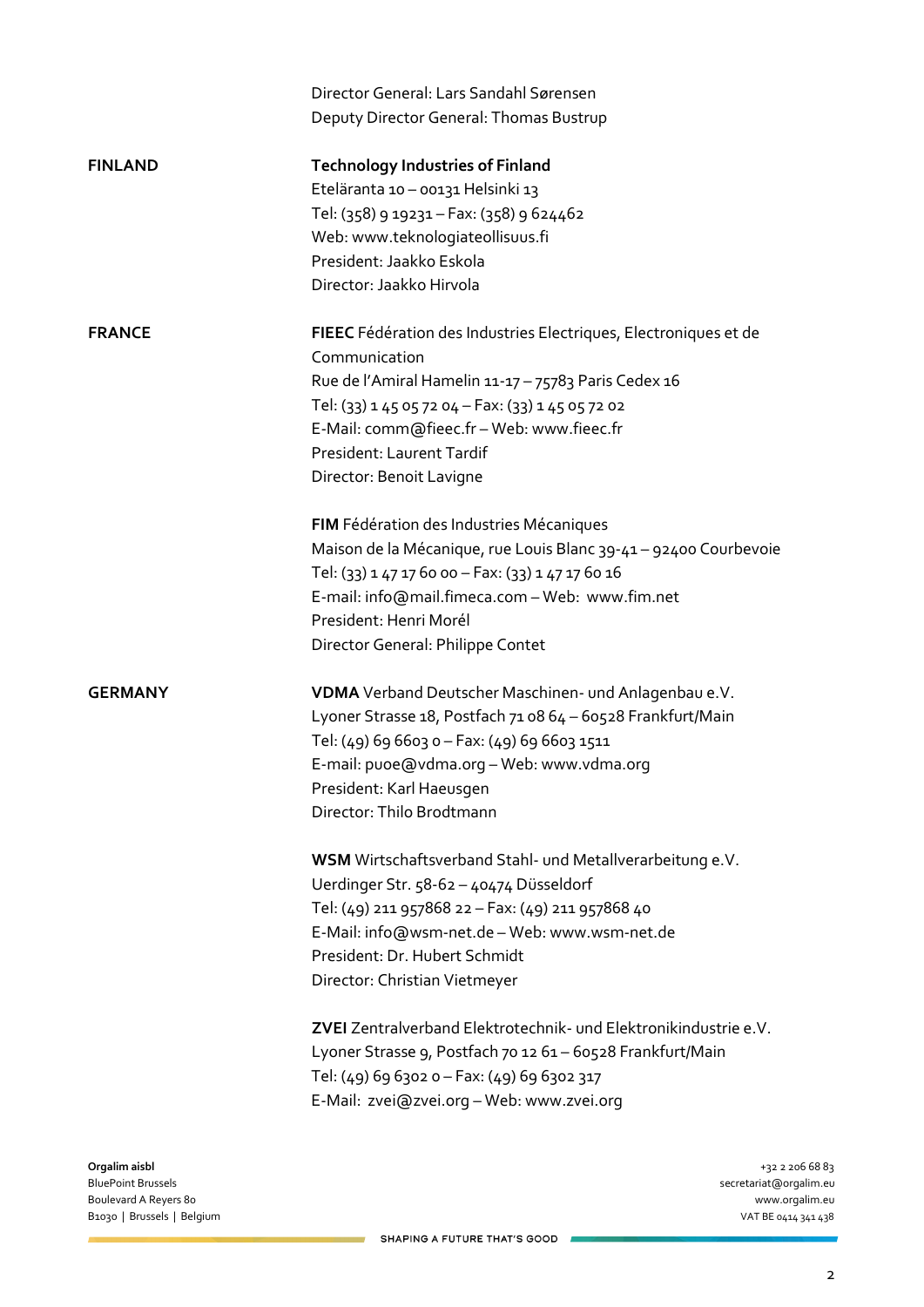|                  | President: Gunther Kegel                                                    |
|------------------|-----------------------------------------------------------------------------|
|                  | Director General: Wolfgang Weber                                            |
| <b>HUNGARY</b>   | <b>MAGEOSZ</b> The Hungarian National Association of Machinery and Power    |
|                  | <b>Engineering Industries</b>                                               |
|                  | 1021 Budapest, Budakeszi út 51.                                             |
|                  | Tel: +36 1 215 8868                                                         |
|                  | E-mail: mageosz@mageosz.hu - Web: www.mageosz.hu                            |
|                  | President: Dr. Korom Norbert Lajos                                          |
|                  | Secretary General: Gábor Vadnai                                             |
| <b>IRELAND</b>   | <b>IBEC</b>                                                                 |
|                  | Confederation House, 84-86 Lower Baggot Street - Dublin 2                   |
|                  | Tel: (353) 1 605 1500 - Fax: (353) 1 638 1500                               |
|                  | E-Mail: info@ibec.ie - Web: www.ibec.ie                                     |
|                  | President: Frank Gleeson                                                    |
|                  | Director: Sinead Keogh                                                      |
| <b>ITALY</b>     | <b>ANIE</b> Federazione Nazionale Industrie Elettrotecniche ed Elettroniche |
|                  | Viale Lancetti 43, 20158 Milano                                             |
|                  | Tel: (39) 02 326 41 - Fax: (39) 02 326 4212                                 |
|                  | E-mail: info@anie.it - Web: www.anie.it                                     |
|                  | President: Filippo Girardi                                                  |
|                  | Secretary General: Maria Antonietta Portaluri                               |
|                  | ANIMA Federazione delle Associazioni Nazionali dell'Industria Meccanica     |
|                  | varia ed affine                                                             |
|                  | Via A. Scarsellini, 13 - 20161 Milano                                       |
|                  | Tel: (39) 02 4541 8500 - Fax: (39) 02 4541 8545                             |
|                  | E-mail: anima@anima-it.com - Web: www.anima-it.com                          |
|                  | President: Marco Nocivelli                                                  |
|                  | Director: Andrea Orlando                                                    |
| <b>LATVIA</b>    | <b>MASOC</b> Association of Mechanical Engineering and Metalworking         |
|                  | Industries                                                                  |
|                  | Viskalu 36A-109, Riga                                                       |
|                  | Tel: (371) 6755 48 25                                                       |
|                  | E-mail: masoc@masoc.lv - Web: www.masoc.lv                                  |
|                  | Chairman: Toms Grinfelds                                                    |
| <b>LITHUANIA</b> | <b>LINPRA</b> The Engineering Industries Association of Lithuania           |
|                  | Savanorių pr. 176C - 803, LT-03154 Vilnius                                  |
|                  | Tel: (370) 5 231 25 20 - Fax: (370) 5 203 2222                              |
|                  |                                                                             |

**Orgalim aisbl** +32 2 206 68 83 Boulevard A Reyers 80 www.orgalim.eu<br>
Boulevard A Reyers 80 www.orgalim.eu<br>
Boulevard A Reyers 80 www.orgalim.eu B1030 | Brussels | Belgium

secretariat@orgalim.eu<br>www.orgalim.eu

SHAPING A FUTURE THAT'S GOOD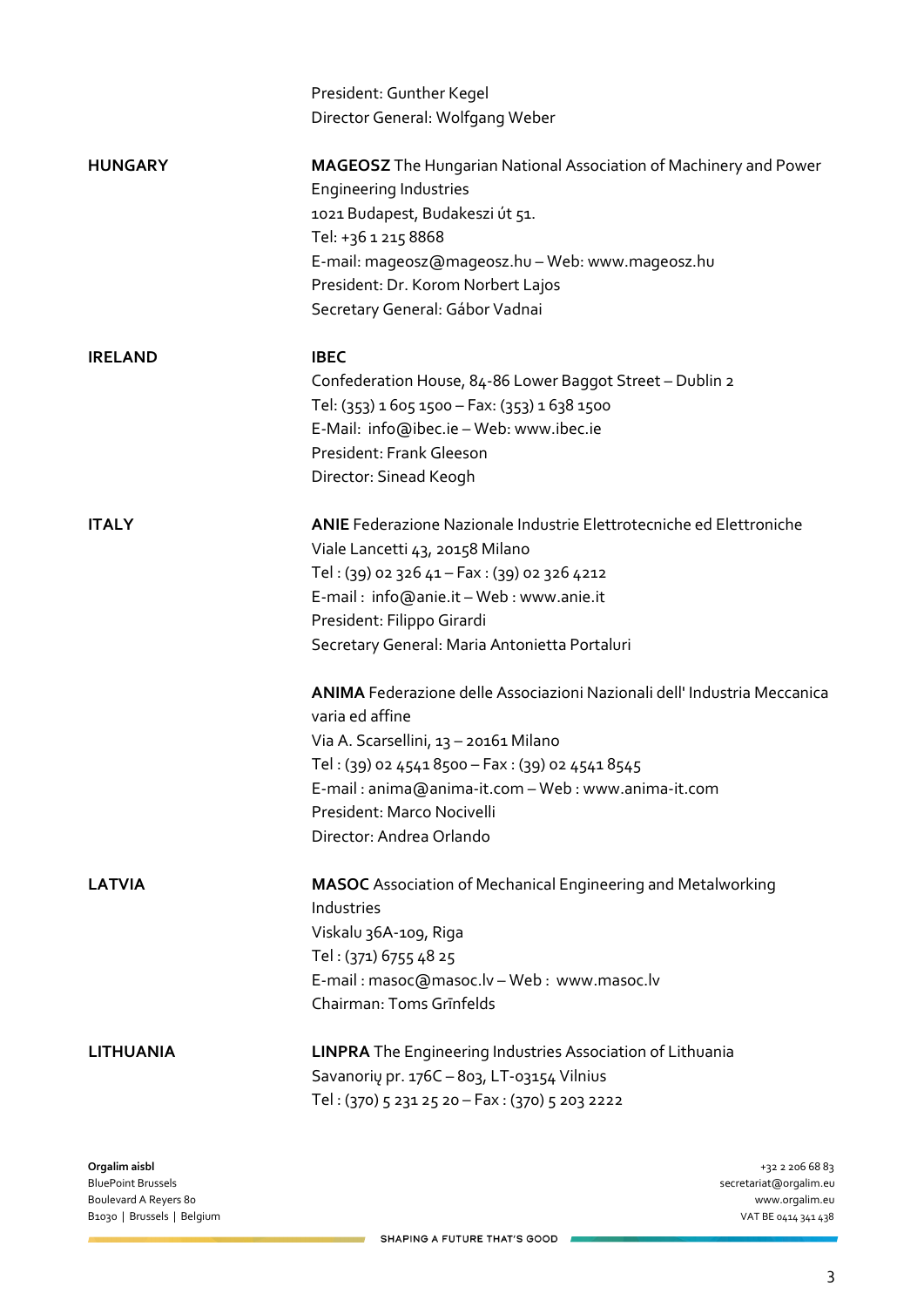|                   | E-mail: info@linpra.lt - Web: www.linpra.lt                           |
|-------------------|-----------------------------------------------------------------------|
|                   | President: Tomas Prūsas                                               |
|                   | <b>Director: Darius Lasionis</b>                                      |
| <b>LUXEMBOURG</b> | <b>Fedil Metal</b>                                                    |
|                   | B.P. 1304 - 1013 Luxembourg                                           |
|                   | Tel: (352) 43 53 661 - Fax (352) 43 23 28                             |
|                   | E-mail: iltm@fedil.lu - Web: www.fedil.lu                             |
|                   | President: Michèle Detaille                                           |
|                   | Secretary General: Marc Kieffer                                       |
| THE NETHERLANDS   | FME Association of Enterprises in the Technological Industrial Sector |
|                   | Postbus 190, 2700 AD Zoetermeer                                       |
|                   | Zilverstraat 69, 2718 RP Zoetermeer                                   |
|                   | Tel: (31) 79 353 1100 - Fax: (31) 79 353 1365                         |
|                   | E-mail: alg@fme.nl - Web: www.fme-cwm.nl                              |
|                   | President: Theo Henrar                                                |
|                   | METAALUNIE Nederlandse Organisatie van Ondernemers in het Midden-     |
|                   | en Kleinbedrijf in de Metaal                                          |
|                   | Postbus 2600 - 3430 GA Nieuwegein                                     |
|                   | Tel: (31) 3060 53344 - Fax: (31) 3060 53122                           |
|                   | E-mail: info@metaalunie.nl - Web: www.metaalunie.nl                   |
|                   | President: Fried Kaanen                                               |
|                   | Director: Jos Kleiboer                                                |
| <b>NORWAY</b>     | Norsk Industri                                                        |
|                   | P.O. Box 7072 Majorstua - 0306 Oslo 3                                 |
|                   | Tel: (+47) 230 888 00                                                 |
|                   | E-mail: post@norskindustri.no - Web: www.norskindustri.no             |
|                   | Chairman: Helge Aasen                                                 |
|                   | Managing Director: Stein Lier-Hansen                                  |
| <b>PORTUGAL</b>   | AIMMAP Associação dos Industriais Metalurgicos, Metalomecanicos e     |
|                   | Afins de Portugal                                                     |
|                   | Rua dos Platanos 197 - 4100 Porto                                     |
|                   | Tel: (351) 22 616 68 60 - Fax: (351) 22 610 74 73                     |
|                   | E-mail: aimmap@aimmap.pt - Web: www.aimmap.pt                         |
|                   | Vice-President: Anibal José da Costa Campos                           |
|                   | General Manager: Rafael Campos Pereira                                |
| <b>SLOVENIA</b>   | GZS-CCIS Metal Processing Industry Association C/o Chamber of         |
|                   | Commerce and Industry of Slovenia                                     |
|                   |                                                                       |

**Orgalim aisbl** +32 2 206 68 83 Boulevard A Reyers 80 www.orgalim.eu<br>
Boulevard A Reyers 80 www.orgalim.eu<br>
Boulevard A Reyers 80 www.orgalim.eu B1030 | Brussels | Belgium

secretariat@orgalim.eu<br>www.orgalim.eu

SHAPING A FUTURE THAT'S GOOD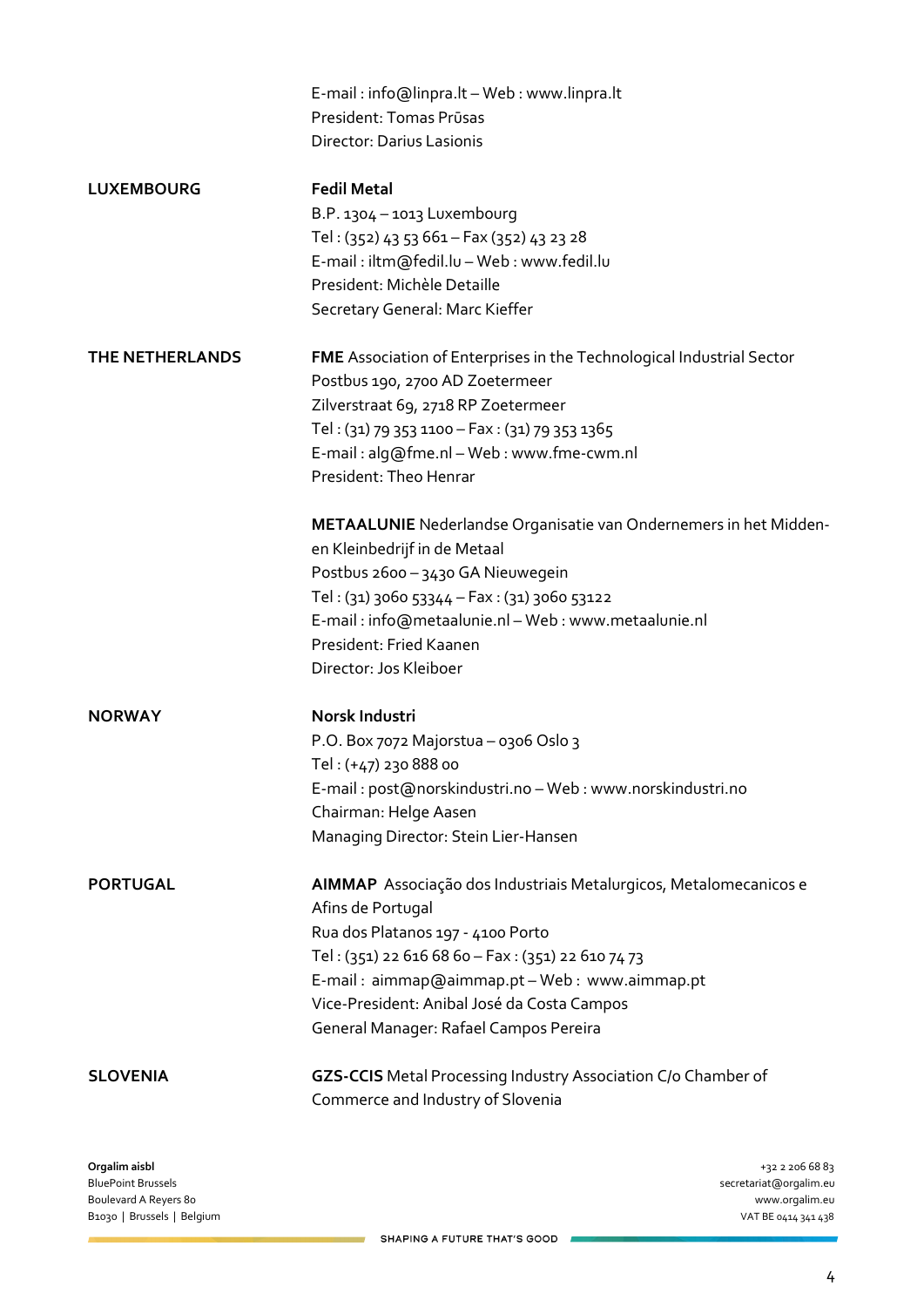|                       | Dimiceva 13 - 1504 Ljubljana<br>Tel: (386) 158 98 000 - Fax: (386) 158 98 100<br>E-mail: info@gzs.si - Web: www.gzs.si<br>President: Tibor Šimonka<br>General Director: Aleš Cantarutti<br>Director: Janja Petkovšek (Mechanical and Metalworking)<br>Director: Marjan Rihar (Electronics and Electrical)                                  |
|-----------------------|--------------------------------------------------------------------------------------------------------------------------------------------------------------------------------------------------------------------------------------------------------------------------------------------------------------------------------------------|
| <b>SPAIN</b>          | <b>SERCOBE</b> Asociación Nacional de Fabricantes de Bienes de Equipo<br>Avenida General Perón, 27 - 28020 Madrid<br>Tel: (34)91 435 7240 - Fax: (34) 91 577 0910<br>E-mail: sercobe@sercobe.es - Web: www.sercobe.es<br>President: Santiago de Valle<br>Director: José Ignacio Mora Aguirre                                               |
| <b>SWEDEN</b>         | <b>TEKNIKFÖRETAGEN</b> The Association of Swedish Engineering Industries<br>P.O. Box 5510 - 114 85 Stockholm<br>Tel: (46)8 782 0800 - Fax: (46) 8 782 0900<br>E-mail: info@teknikforetagen.se - Web: www.teknikforetagen.se<br>President: Tom Erixson<br>Director: Klas Wåhlberg                                                           |
| <b>SWITZERLAND</b>    | <b>SWISSMEM</b> Schweizer Maschinen-, Elektro- und Metallindustrie<br>Pfingstweidstrasse 102 - CH-8005 Zürich<br>Tel: (41) 44 384 4111 - Fax: (41) 44 384 4242<br>E-mail: info@swissmem.ch - Web: www.swissmem.ch<br>President: Martin Hirzel<br>Director: Stefan Brupbacher                                                               |
| <b>TURKEY</b>         | <b>MAKFED</b> Turkish Machinery Federation (associate member)<br>Ceyhun Atuf Kansu Cad. No: 120 Balgat 06520 Ankara Turkey<br>Tel. (90) 312 447 85 23<br>Email: info@makfed.org - Website: www.makfed.org<br>President: Adnan Dalgakıran<br>Secretary General: Zühtü Bakir                                                                 |
| <b>UNITED KINGDOM</b> | <b>BEAMA</b> Federation of British Electrotechnical and Allied Manufacturers<br><b>Associations Ltd</b><br>Rotherwick House, 3 Thomas More St., London E1W 1YZ<br>Tel: (44) 207 793 3000 - Fax: (44) 207 793 3003<br>E-mail: info@beama.org.uk - Web: www.beama.org.uk<br>President: Mike Hughes<br>Chief Executive Officer: Howard Porter |

secretariat@orgalim.eu<br>www.orgalim.eu

SHAPING A FUTURE THAT'S GOOD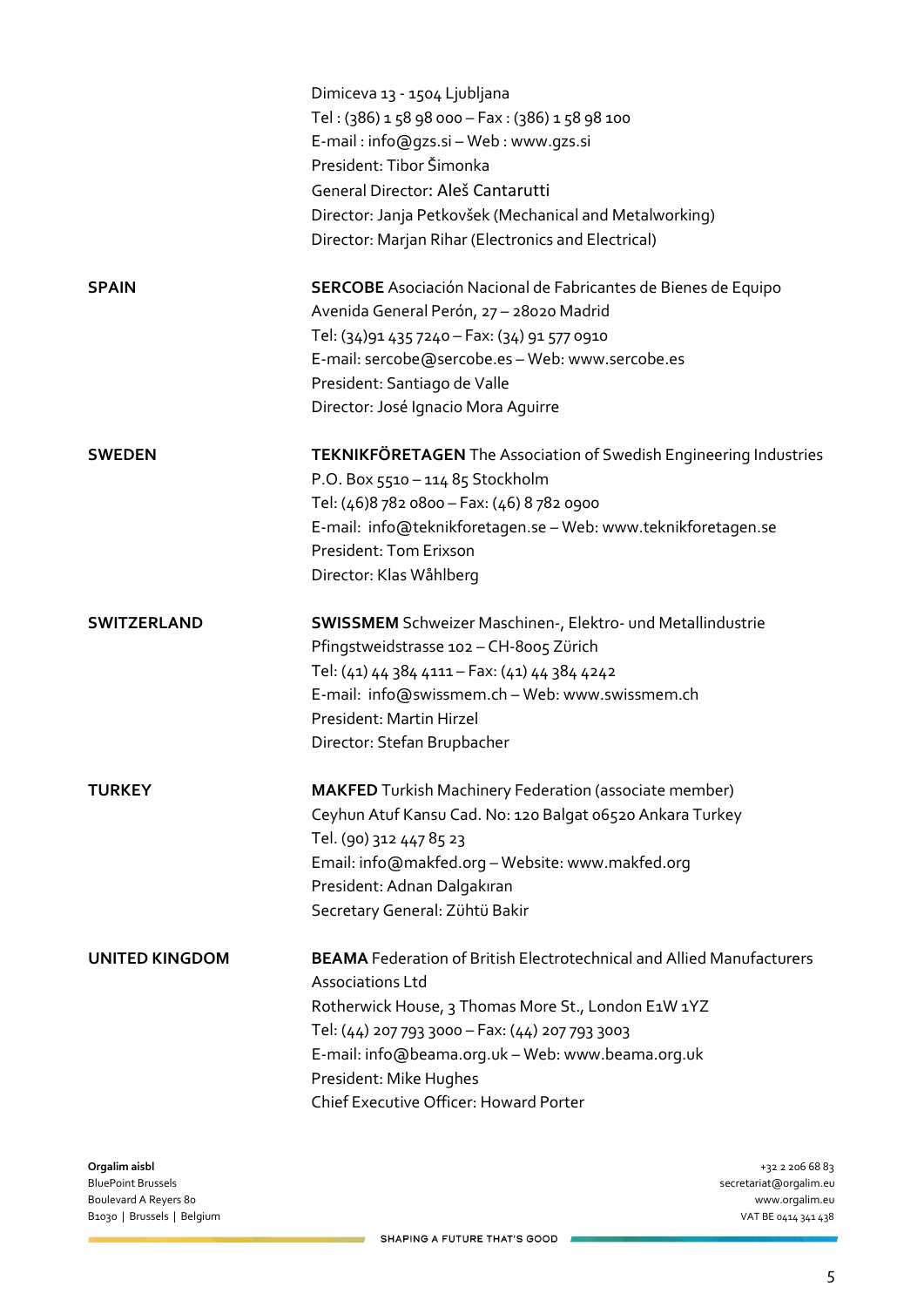**GAMBICA** Association for Instrumentation, Control, Automation and Laboratory Technology Rotherwick House, 3 Thomas More St, London, E1W 1YZ Tel: (44) 207 642 8080 – Fax: (44) 207 642 8096 E-mail: info@gambica.org.uk – Web: www.gambica.org.uk President: Steve Leech Chief Executive: Steve Brambley

# **EUROPEAN SECTOR ASSOCIATIONS**

| <b>AFECOR</b> | <b>European Control Manufacturers Association</b><br>Luchthavenlaan 16, 1800 Vilvoorde, Belgium<br>Website: www.afecor.org<br>President: Ettore Rossi<br>General Secretary: Harald Petermann                                                                                                                              |
|---------------|---------------------------------------------------------------------------------------------------------------------------------------------------------------------------------------------------------------------------------------------------------------------------------------------------------------------------|
| <b>AQUA</b>   | European Association of Meter Manufacturers<br>Tel: +33 6 62 96 55 48<br>E-mail: maika.haddad@aqua-metering.org - Web: www.aqua-metering.org<br>President: Olivier Carnal<br>Secretary General: Maika Haddad                                                                                                              |
| C.E.F.A.C.D   | European Committee of Manufacturers of Domestic Heating and Cooking Appliances<br>EU-Office: Rue Marie de Bourgogne 58, BE-1000 Brussels<br>Tel: +32 2892 4625 - Fax: +32 (0) 2892 4629<br>E-mail: secretary.general@cefacd.eu - Web: www.cefacd.eu/home<br>President: Raymond Zantinge<br>Secretary General: Rein Gelten |
| <b>CECAPI</b> | European Committee of Electrical Installation Equipment Manufacturers<br>BluePoint, 80 Boulevard A Reyers, 1030 Brussels, Belgium<br>Tel: +32 2 206 68 66<br>E-mail: cecapi@afme.es - Web: www.cecapi.org<br>President: Matteo Gavazzeni<br>Secretary General: Oscar Querol                                               |
| <b>CECE</b>   | Committee for European Construction Equipment<br>BluePoint, 80 Boulevard A. Reyers, 1030 Brussels, Belgium<br>Tel: +32 2 706 82 26<br>E-mail: info@cece.eu - Web: www.cece.eu<br>President: Alexandre Marchetta                                                                                                           |

**Orgalim aisbl** +32 2 206 68 83 Boulevard A Reyers 80 B1030 | Brussels | Belgium VAT BE 0414 341 438

secretariat@orgalim.eu<br>www.orgalim.eu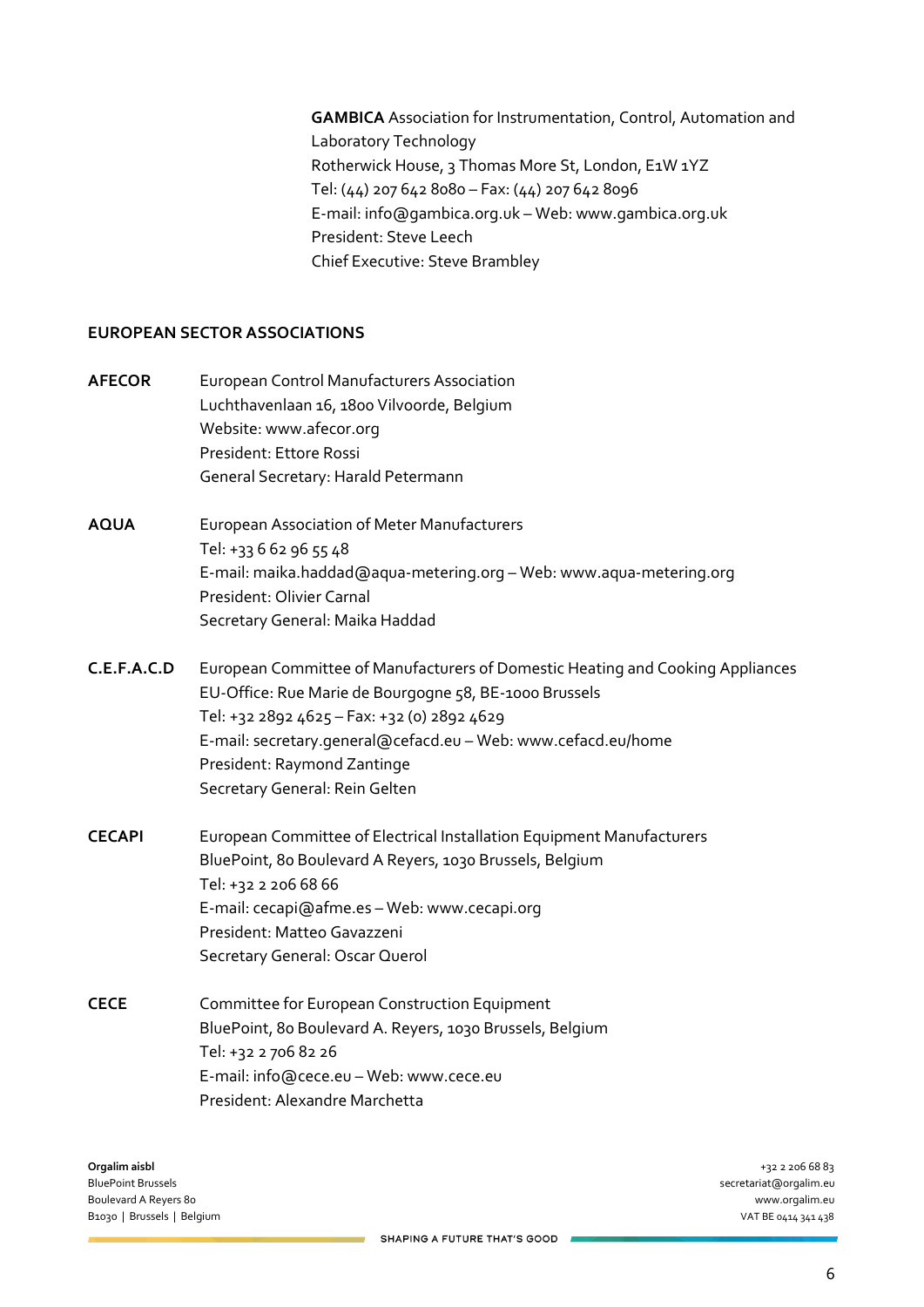|                | Secretary General: Riccardo Viaggi                                                                                                                                                                                                                            |
|----------------|---------------------------------------------------------------------------------------------------------------------------------------------------------------------------------------------------------------------------------------------------------------|
| <b>CEIR</b>    | European Committee for the Valve Industry (site managed by OP - not updated)<br>BluePoint, 80 Boulevard A. Reyers, 1030 Brussels, Belgium<br>Tel: +32 2 206 68 66<br>E-mail: secretariat@ceir.eu - Web: www.ceir.eu<br>President: Carlos Velazquez            |
| <b>CEMA</b>    | European Agricultural Machinery Association<br>BluePoint, 80 Boulevard A Reyers, 1030 Brussels, Belgium<br>E-mail: secretariat@cema-agri.org - Web: www.cema-agri.org<br>Tel: +32 2 706 81 73<br>President: Thierry Krier<br>Sectetary General: Jerome Bandry |
| <b>CEMEP</b>   | European Committee of Manufacturers of Electrical Machines and Power Electronics<br>BluePoint, 80 Boulevard A Reyers, 1030 Brussels, Belgium<br>E-mail: cemep@cemep.eu - Web: www.cemep.eu<br>President: Didier Gufflet<br>Secretary General: Marco Vecchio   |
| <b>CEO</b>     | European Tool Committee<br>Elberfelder Straße 77, D-42853 Remscheid, Germany<br>Tel: +49-2191-438-27 - Fax: +49-2191-438-79<br>E-mail: ceo@ceo-tools.com - Web: www.ceo-tools.com<br>President: Wilhelm Hahn<br>General Secretary: Stefan Horst               |
| <b>EFCEM</b>   | European Federation of Catering Equipment Manufacturers<br>c/o Confindustria CECED Italia, Via Matteo Bandello, 5 - 20123 MILANO<br>Tel: +39 02 43518826<br>E-Mail: garganti@inwind.it - Web: www.efcem.info<br>President: Phil Williams                      |
| <b>EGMF</b>    | <b>European Garden Machinery Federation</b><br>BluePoint, 80 Boulevard A. Reyers, 1030 Brussels, Belgium<br>Tel: +32 2 206 68 67<br>E-mail: secretariat@egmf.org - Web: www.egmf.org<br>President: Wolfgang Simmer<br>Secretary General: Anne Claire Rasselet |
| <b>EUNITED</b> | European Engineering Industries Association<br>BluePoint, 80 Boulevard A. Reyers, 1030 Brussels, Belgium                                                                                                                                                      |

**Orgalim aisbl** +32 2 206 68 83 Boulevard A Reyers 80 www.orgalim.eu<br>
Boulevard A Reyers 80 www.orgalim.eu<br>
Boulevard A Reyers 80 www.orgalim.eu B1030 | Brussels | Belgium

secretariat@orgalim.eu<br>www.orgalim.eu

SHAPING A FUTURE THAT'S GOOD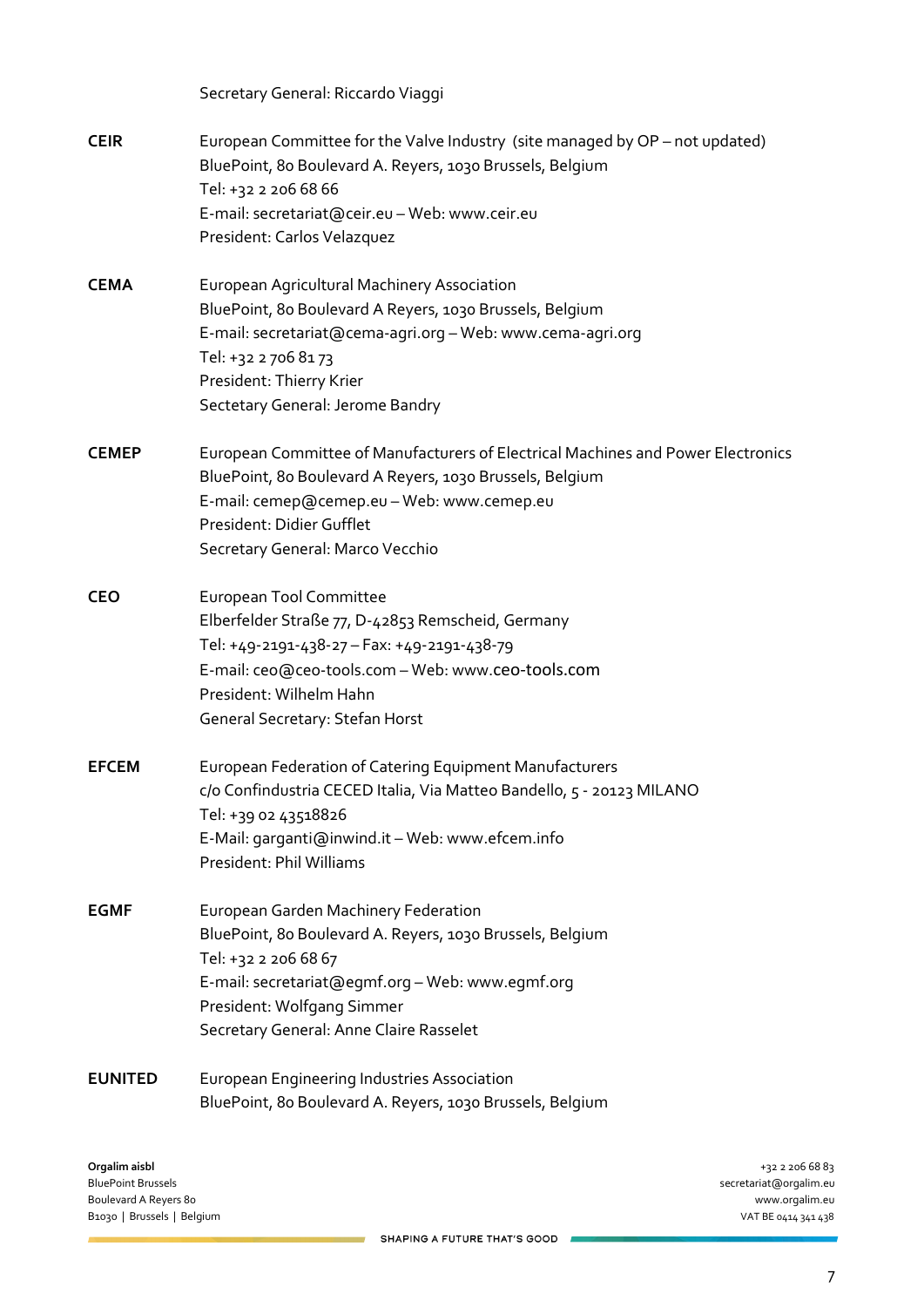Tel: +32 27 06 84 21 E-mail: info@eu-nited.net – Web: www.eu-nited.net President: Michael Häusermann Executive Director: Klaus-Dieter Axt

**EURALARM** Association of the European Fire and Security Industry Gubelstrasse 11, 6300 Zug, Switzerland E-Mail: secretariat@euralarm.org – Web: www.euralarm.org President: Jon Könz General Director: Paul van der Zanden

**EUROPACABLE** Association of European Wire and Cable Producers 58, Rue Marie de Bourgogne, B-1000 Brussels Tel: +32 2 290 89 96 E-mail: contact@europacable.eu – Web: www.europacable.eu President: Christopher Guerin Secretary-General: Volker Wendt

**EUROPUMP** European Pump Industry BluePoint, 80 Boulevard A Reyers, 1030 Brussels, Belgium Tel: +32 2 206 68 66 E-Mail: secretariat@europump.org – Web: www.europump.eu President: Sönke Brodersen

**FARECOGAZ** European Association of Manufacturers of Gas Meters, Gas Pressure Regulators and Associated Safety Devices and Stations Marienburger Straße 15, 50968 Köln Tel: + 49 221 37668-57 E-Mail: info@figawa.de – Web: www.farecogaz.eu President: C. Lorenz General Secretary: Harald Petermann

- **FEM EUR** European Federation of Materials Handling BluePoint, 80 Boulevard A Reyers, 1030 Brussels, Belgium Tel: +32 2 206 68 66 E-mail: info@fem-eur.com – Web: www.fem-eur.com President: Jos De Vuyst Secretary General: Olivier Janin
- **FEPA** Federation of European Producers of Abrasives 20 avenue Reille, 75014 Paris, France Tel : +33 1 45 81 25 90 – Fax: +33 (0)1 45 81 62 94 E-mail : fepa@fepa-abrasives.org – Web: www.fepa-abrasives.com

**Orgalim aisbl** +32 2 206 68 83 BluePoint Brussels secretariat@orgalim.eu Boulevard A Reyers 80 www.orgalim.eu B1030 | Brussels | Belgium VAT BE 0414 341 438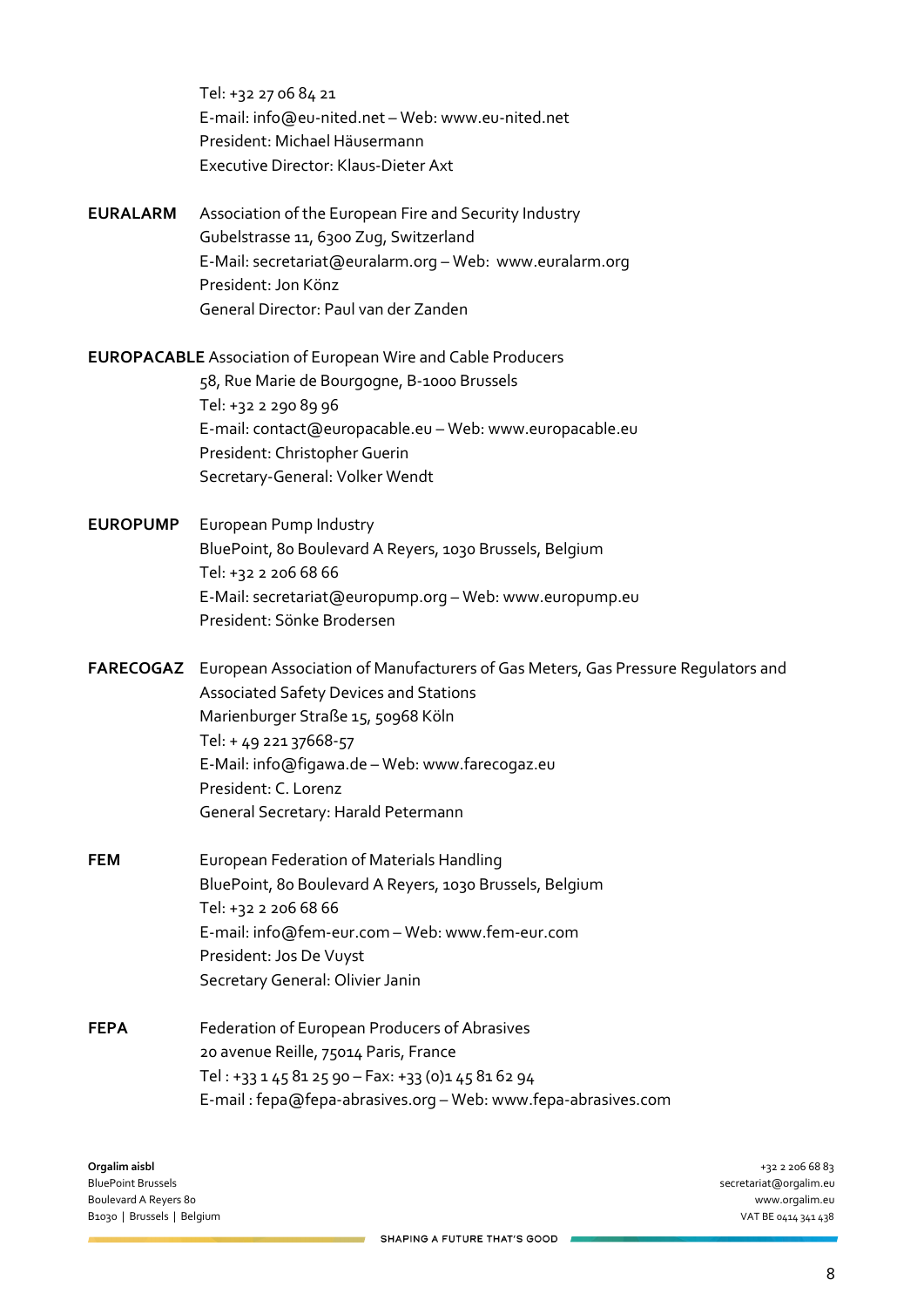President: Stefan Sjöberg General Secretary: Anne Hagen

**PNEUROP** European Association of Manufacturers of Compressors, Vacuum Pumps, Pneumatic Tools and Air & Condensate Treatment Equipment BluePoint, 80 Bd Reyers, 1030 Brussels, Belgium Tel: +32 2 206 68 66 E-mail: secretariat@pneurop.eu – Web: www.pneurop.eu President: Luc De Beul

**T&D Europe** European association of electricity transmission and distribution equipment and services industry BluePoint, 80 Boulevard A Reyers, 1030 Brussels, Belgium Tel: +32 2 206 68 67 E-mail: secretariat@tdeurope.org – Web: www.tdeurope.eu President: Yann Fromont Secretary General: Diederik Peereboom

# **CORPORATES**

| Amazon         | 38, Avenue J.F. Kennedy, L-1855, Luxembourg<br>Tel: +1 866 216-1075<br>Web: www.amazon.com                       |
|----------------|------------------------------------------------------------------------------------------------------------------|
| <b>EATON</b>   | 30 Pembroke Rd, Dublin 4, Ireland<br>Tel: +1 440 523 4400<br>Web: www.eaton.com                                  |
| <b>Fastems</b> | Gewerbering 5, D-47661 Issum, Germany<br>Tel: +49 2835 9244 911<br>Web: www.fastems.com/                         |
|                | Pepperl+Fuchs Lilienthalstraße 200, 68307 Mannheim, Germany<br>Tel: +49 621 776 0<br>Web: www.pepperl-fuchs.com/ |

**Phoenix Contact** Flachsmarktstr. 8, D-32825 Blomberg, Germany Tel: +49 5235 300 Web: www.phoenixcontact.com

**Schneider electric** 35 Rue Joseph Monnier, 92500 Rueil-Malmaison, France

**Orgalim aisbl** +32 2 206 68 83 BluePoint Brussels secretariat@orgalim.eu Boulevard A Reyers 80 B1030 | Brussels | Belgium VAT BE 0414 341 438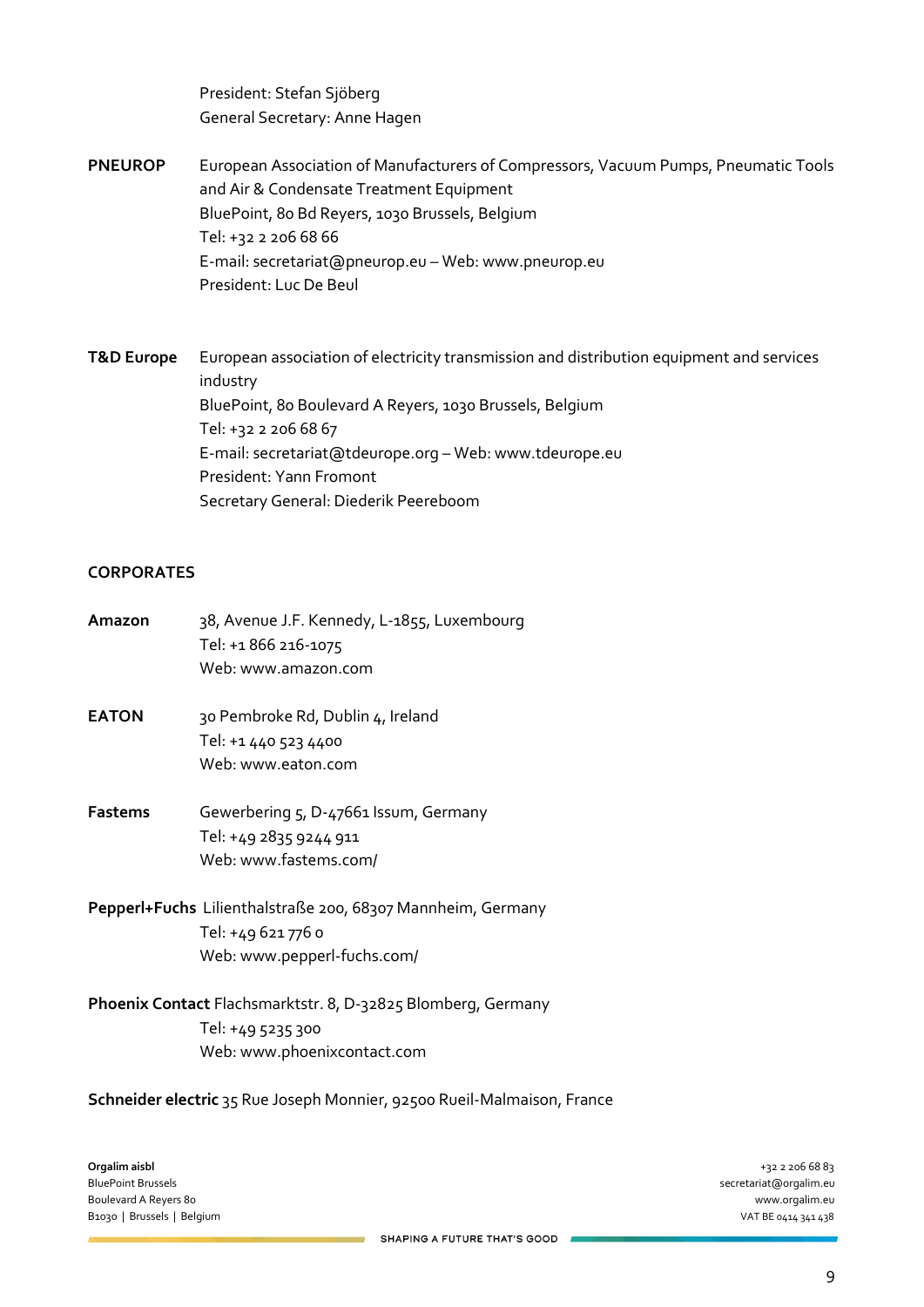Tel: +33 1 60 21 22 91 Web: www.se.com

**Siemens** Werner-von-Siemens-Straße 1, 80333 Munich, Germany Tel: +49 89 3803 5491 Web: www.siemens.com

**Texas Instruments** Leonardo Da Vincilaan 19, 1831 Brussels, Belgium Tel: + 1 800 842 2737 Web: www.ti.com

#### **PARTNERSHIP CLIENTS**

| <b>AREA</b>   | Air conditioning and Refrigeration European Association                          |
|---------------|----------------------------------------------------------------------------------|
|               | BluePoint, 80 Boulevard A Reyers, 1030 Brussels, Belgium                         |
|               | Tel: +32 2 206 68 66                                                             |
|               | E-mail: info@area-eur.be - Web: www.area-eur.be                                  |
| <b>CECAPI</b> | European Committee of Electrical Installation Equipment Manufacturers            |
|               | BluePoint, 80 Boulevard A Reyers, 1030 Brussels, Belgium                         |
|               | Tel: +32 2 206 68 66                                                             |
|               | E-mail: cecapi@afme.es - Web: www.cecapi.org                                     |
| <b>CEIR</b>   | European Committee for the Valve Industry                                        |
|               | BluePoint, 80 Boulevard A Reyers, 1030 Brussels, Belgium                         |
|               | Tel: +32 2 206 68 66                                                             |
|               | E-mail: secretariat@ceir.eu - Web: www.ceir.eu                                   |
| <b>CEMEP</b>  | European Committee of Manufacturers of Electrical Machines and Power Electronics |
|               | BluePoint, 80 Boulevard A Reyers, 1030 Brussels, Belgium                         |
|               | E-mail: cemep@cemep.eu - Web: www.cemep.eu                                       |
| <b>CEO</b>    | European Tool Committee                                                          |
|               | Elberfelder Straße 77, D-42853 Remscheid, Germany                                |
|               | Tel: +49-2191-438-27 - Fax: +49-2191-438-79                                      |
|               | E-mail: ceo@ceo-tools.com - Web: www.ceo-tools.com                               |
| <b>EFCEM</b>  | European Federation of Catering Equipment Manufacturers                          |
|               | c/o Confindustria CECED Italia, Via Matteo Bandello, 5 - 20123 MILANO            |
|               | Tel: +39 02 43518826                                                             |
|               | E-mail: garganti@inwind.it - Web: www.efcem.info                                 |

secretariat@orgalim.eu<br>www.orgalim.eu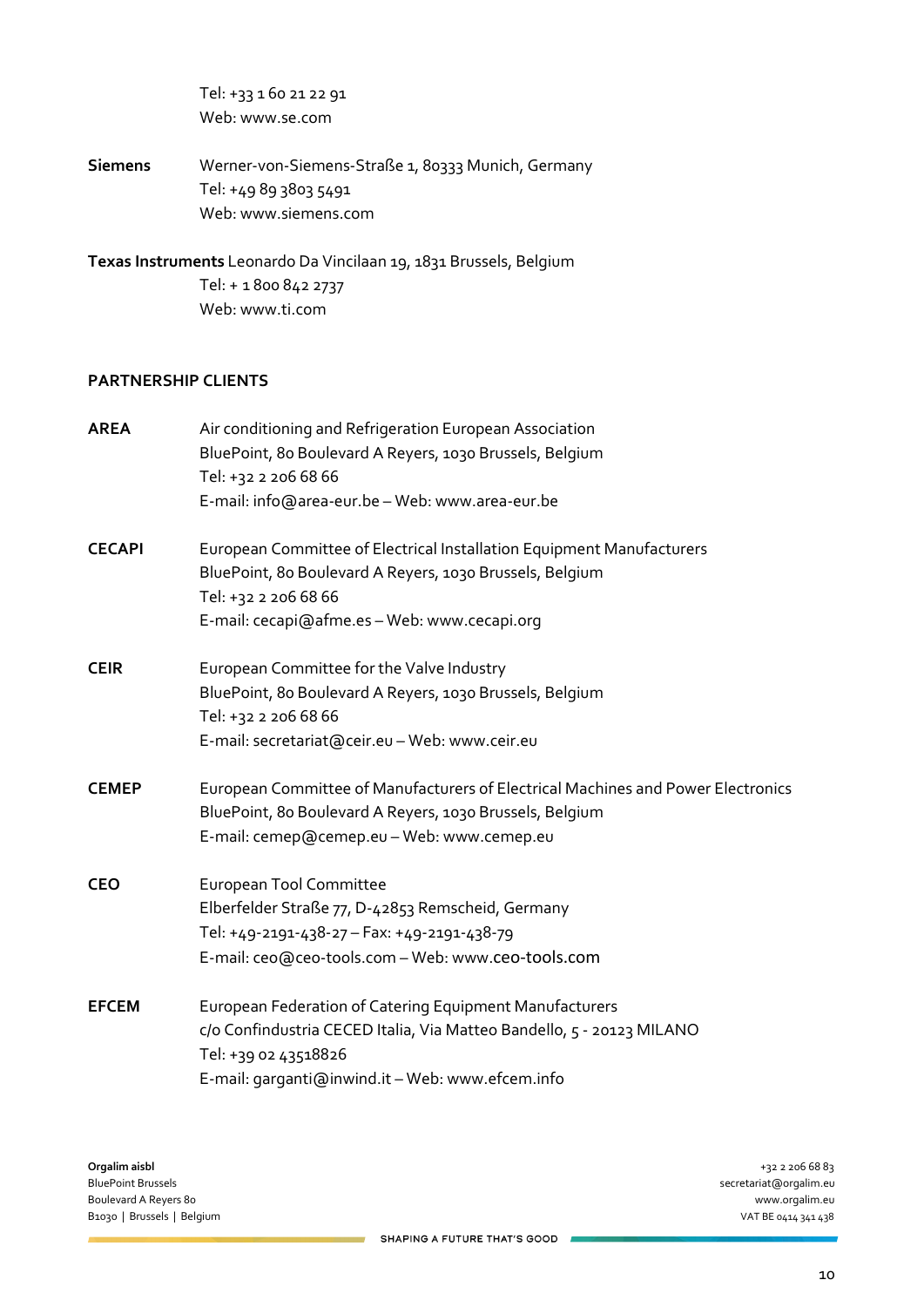| <b>EGMF</b>     | European Garden Machinery Federation<br>BluePoint, 80 Boulevard A Reyers, 1030 Brussels, Belgium |
|-----------------|--------------------------------------------------------------------------------------------------|
|                 | Tel: +32 2 206 68 67                                                                             |
|                 | E-mail: secretariat@egmf.org - Web: www.egmf.org                                                 |
| <b>EIA</b>      | European Irrigation Association                                                                  |
|                 | BluePoint, 80 Boulevard A Reyers, 1030 Brussels, Belgium                                         |
|                 | E-mail: info@irrigationeurope.eu - Web: www.irrigationeurope.eu                                  |
| <b>EIFI</b>     | European Industrial Fasteners Institute                                                          |
|                 | Piazza della Repubblica 10, 20121 Milano, Italy                                                  |
|                 | Tel: + 39 2 65 75 295 - Fax: + 39 (0) 2 65 72 897                                                |
|                 | E-mail: info@eifi.org - Web: www.eifi.org                                                        |
| <b>EPTA</b>     | <b>European Power Tool Association</b>                                                           |
|                 | Rue Marie de Bourgogne 58, 1000 Brussels, Belgium                                                |
|                 | Tel: +32 2 892 4622                                                                              |
|                 | E-mail: eich@epta.eu - Web: www.epta.eu                                                          |
| <b>ESMIG</b>    | <b>European Smart Energy Solution Providers</b>                                                  |
|                 | BluePoint, 80 Boulevard A Reyers, 1030 Brussels, Belgium                                         |
|                 | Tel: +32 2 206 6878                                                                              |
|                 | E-mail: secretariat@esmig.eu - Web: www.esmig.eu                                                 |
| <b>EURALARM</b> | Association of the European Fire and Security Industry                                           |
|                 | Gubelstrasse 11, 6300 Zug, Switzerland                                                           |
|                 | E-mail: secretariat@euralarm.org - Web: www.euralarm.org                                         |
| <b>EUROPUMP</b> | European Pump Industry                                                                           |
|                 | BluePoint, 80 Boulevard A Reyers, 1030 Brussels, Belgium                                         |
|                 | Tel: +32 2 206 68 66                                                                             |
|                 | E-mail: secretariat@europump.org - Web: www.europump.eu                                          |
| <b>EUROVENT</b> | Europe's Industry Association for Indoor Climate, Process Cooling, and Food Cold Chain           |
|                 | Technologies                                                                                     |
|                 | BluePoint, 80 Boulevard A Reyers, 1030 Brussels, Belgium                                         |
|                 | Tel: +32 466 90 04 01                                                                            |
|                 | E-mail: secretariat@eurovent.eu - Web: www.eurovent.eu                                           |
| <b>FEM</b>      | European Federation of Materials Handling                                                        |
|                 | BluePoint, 80 Boulevard A Reyers, 1030 Brussels, Belgium                                         |
|                 | Tel: +32 2 206 68 66                                                                             |
|                 | E-mail: info@fem-eur.com - Web: www.fem-eur.com                                                  |

**Orgalim aisbl** +32 2 206 68 83 Boulevard A Reyers 80 www.orgalim.eu B1030 | Brussels | Belgium

secretariat@orgalim.eu<br>www.orgalim.eu

SHAPING A FUTURE THAT'S GOOD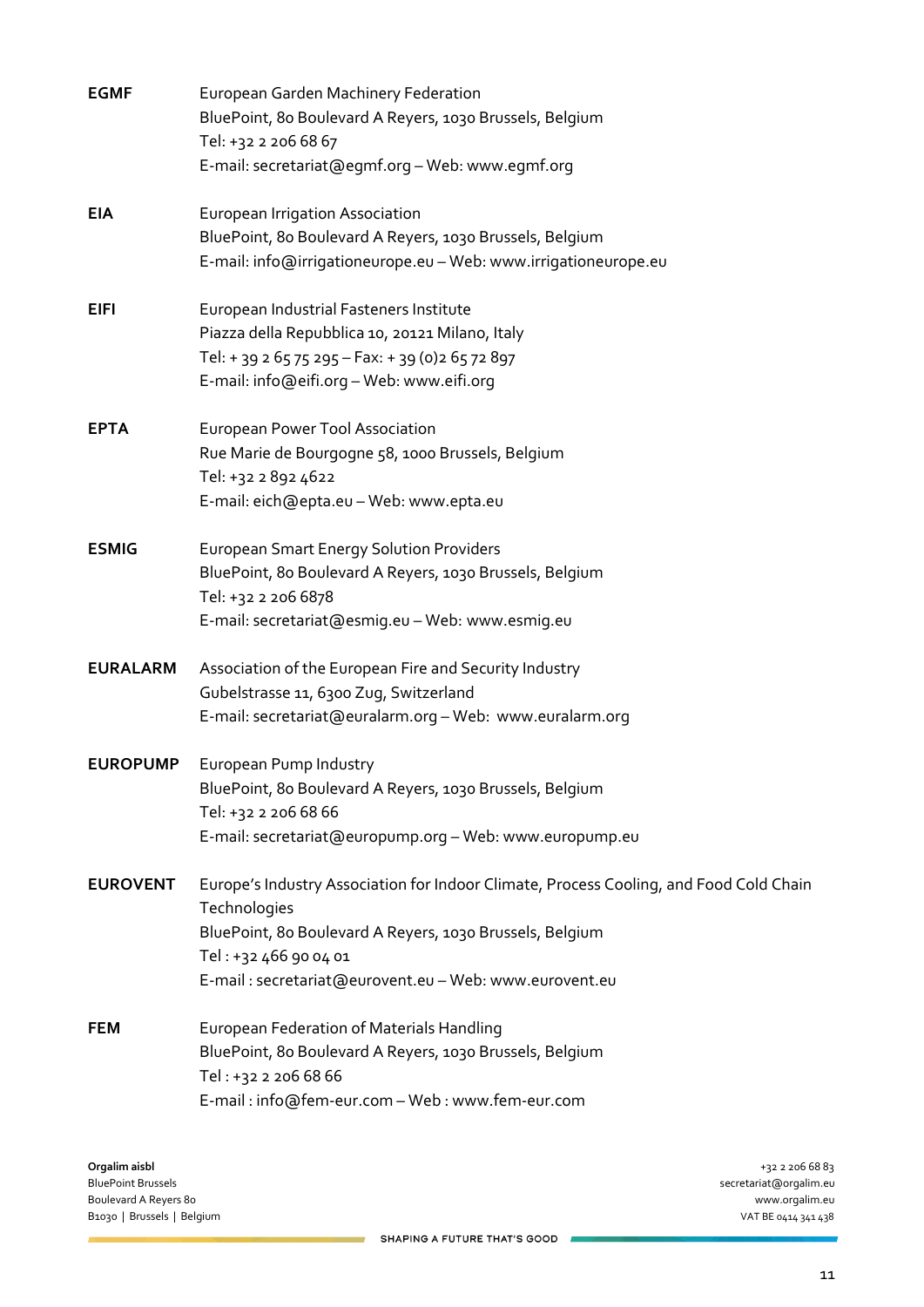- **FEM IS** FEM Intralogistic Systems PG BluePoint, 80 Boulevard A Reyers, 1030 Brussels, Belgium Tel : +32 2 206 68 62 E-mail : anneclaire.rasselet@orgalim.eu – Web : www.fem-eur.com/productgroups/intralogistic-systems
- **FEPA** Federation of European Producers of Abrasives 20 avenue Reille, 75014 Paris, France Tel : +33 1 45 81 25 90 – Fax: +33 (0)1 45 81 62 94 E-mail : fepa@fepa-abrasives.org – Web: www.fepa-abrasives.com

# **MSSI Electrical** Market Surveillance Support Initiative

BluePoint, 80 Boulevard A Reyers, 1030 Brussels, Belgium Tel : +32 2 206 68 72 E-mail : info@mssi-electrical.org – Web: www.mssi-electrical.org

**Orgalim aisbl** +32 2 206 68 83 BluePoint Brussels secretariat@orgalim.eu Boulevard A Reyers 80 www.orgalim.eu B1030 | Brussels | Belgium VAT BE 0414 341 438